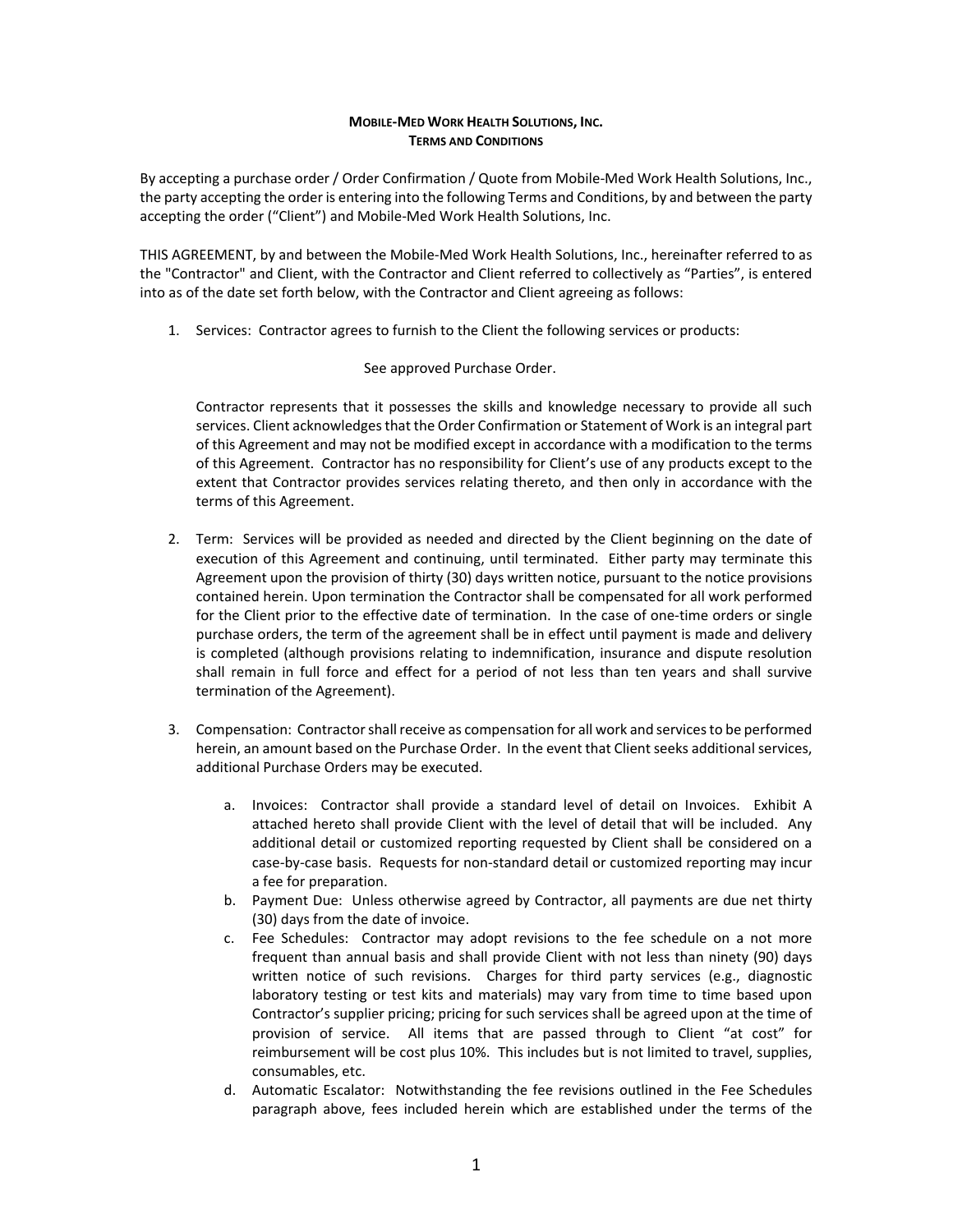underlying Quote / Order Confirmation / Statement of Work (e.g., staffing fees, software licensure fees, etc.) shall be subject to a fee escalator equal to the greater of 5% or the greatest positive change (if any) in the CPI‐U during the preceding year for the San Francisco Bay Area as determined by the Bureau of Labor Statistics. The escalator shall not apply during the first year of this Agreement but shall apply to subsequent years and any renewals.

- 4. Ownership of Records and Documents / Confidential Information:
	- a. Records Generally: Each of the Parties shall be responsible for and shall retain ownership of its own intellectual property and documentation. Contractor shall retain any copyrights or other intellectual property rights for the documentation and procedures generated for Client, and such documents shall be treated as instruments of service for Client, to be used solely in conjunction with the provision of Contractor's services hereunder. Contractor's documentation shall not be reused or further employed without Contractor's express written consent. Drawings, specifications, and other documents ("Materials"), including those in electronic form, prepared by Contractor shall be owned by Contractor. Contractor shall retain all common law, statutory and other reserved rights, including copyrights.
	- b. Medical Records: In the course of providing services to Client, Contractor may generate records that constitute medical records subject to applicable federal and state laws. These records will generally fall into two classifications. Employee Medical Records(EMR) are occupational health records that Contractor may disclose to Client, but which Client is required to keep in separate, confidential medical files in accordance with the Americans with Disabilities Act (ADA). Protected Health Information records (PHI) are medical records generated by Contractor as a healthcare provider under the Health Insurance Portability and Accountability Act (HIPAA), which are not EMR, and which are not disclosable to Client except with the written consent of the person(s) identified in the PHI. The Parties shall cooperate in the sharing of records in accordance with applicable laws, but Contractor shall not be obligated to make any disclosures to Client that would violate applicable laws. Contractor's provision of any service that requires individual consent to the performance of the service or the generation or sharing of PHI shall be subject to the provision of consent by the third-party who is the subject of the services, and Contractor shall not be in breach of its obligations if it reasonably attempts to provide such services and the third‐party refuses to consent.
	- c. Confidential Information: Each of the Parties hereby acknowledges that in the course of performing its obligations hereunder, the other may disclose to it certain information and know‐how of a technical, financial, operational or other sort that is nonpublic and otherwise confidential or proprietary to the disclosing party. Each Party acknowledges that any such proprietary or confidential information disclosed to it is of considerable commercial value and that the disclosing party would likely be economically or otherwise disadvantaged or harmed by the direct or indirect use or disclosure thereof, except as specifically authorized by the disclosing Party. Each Party therefore agreesto keep in strict confidence all such information that may from time to time be disclosed to it and agrees not to use such information except as expressly permitted hereby or to disclose such information to any third party for any purpose without the prior consent of the other. The provisions of this section shall not apply to any information if and to the extent it was (i) independently developed by the receiving party as evidenced by documentation in such party's possession, (ii) lawfully received by it free of restrictions from another source having the right to furnish the same, (iii) generally known or available to the public without breach of this Agreement by the receiving party or (iv) known to the receiving party free of restriction at the time of such disclosure. The Parties agree that immediately upon termination of this Agreement, without regard to the reason for such termination,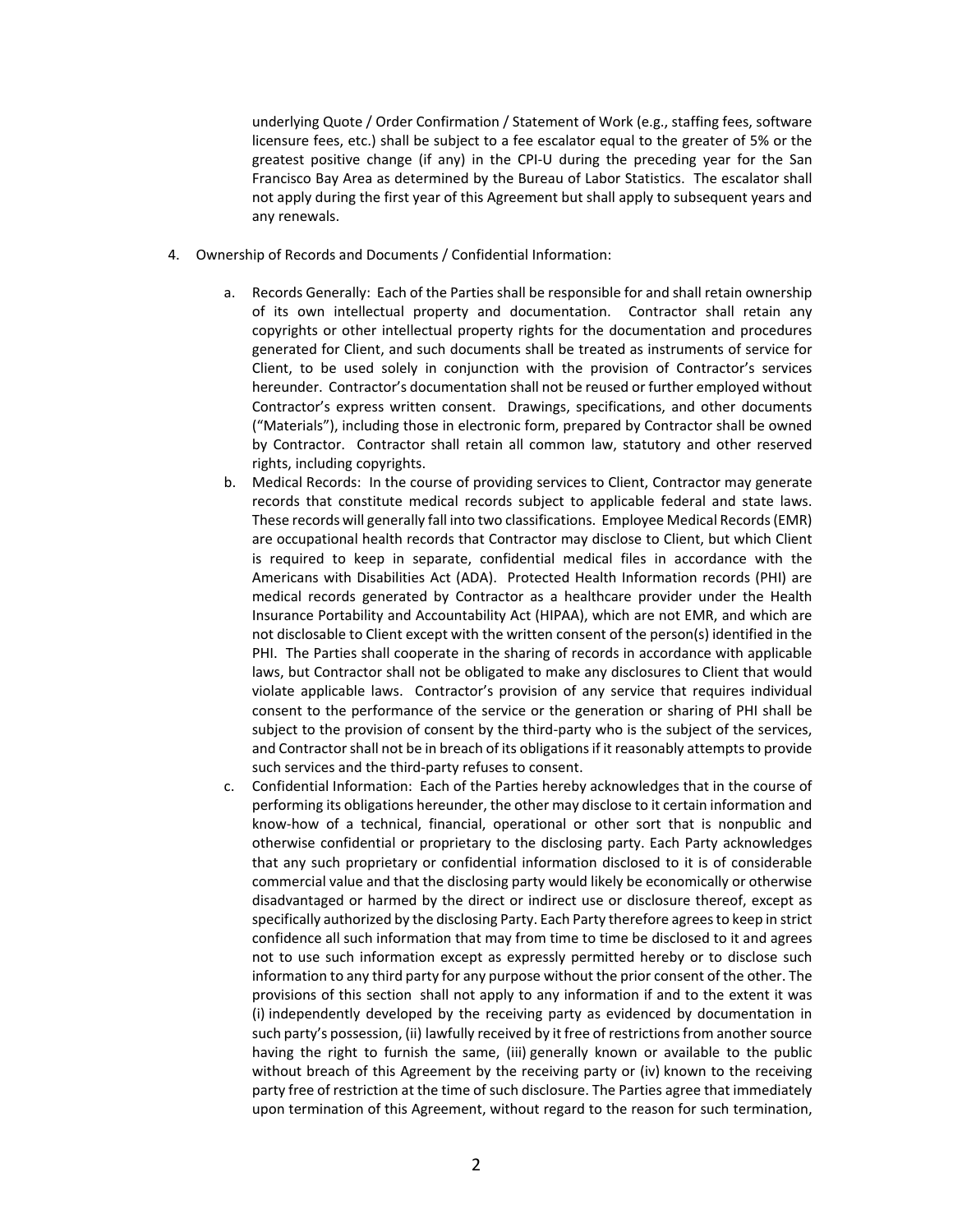the parties shall forthwith return to one another all written materials and computer software that are the property of the other party.

- 5. Governing Law:
	- a. Choice of Law: This contract shall be governed and construed in accordance with the laws of the State of California.
	- b. Venue: Any dispute relating to or arising out of this Agreement, or the services rendered hereunder, shall have its jurisdiction and venue exclusively fixed in the State or Federal Court geographically nearest to Folsom, California, except as provided in Section (5)(c) below.
	- c. Mandatory Mediation and Arbitration: If a dispute arises out of or relates to this Agreement, and if the dispute cannot be settled through negotiation, the Parties agree first to try in good faith to settle the dispute first by informal negotiation, and then by mediation administered by the American Arbitration Association under its Commercial Mediation Procedures before resorting to arbitration. Any controversy or claim arising out of or relating to this Agreement that is not resolved in mediation shall be settled by individual arbitration administered by the American Arbitration Association under its Commercial Arbitration Rules and Mediation Procedures and judgment upon the award rendered by the arbitrator(s) may be entered in any court having jurisdiction thereof. The Parties waive the right to pursue any class action litigation or litigation in any other venue or forum.
- 6. Independent Contractor: The Parties acknowledges that neither Contractor nor its personnel shall be acting as an employee or official representative of the Client, and Contractor shall act solely as an independent contractor. Contractor shall have sole control over the manner and means of providing the work and services performed under this Agreement. The parties agree that the Contractor is exclusively responsible for the determination of what work is required to complete the tasks outlined in Exhibit A, and for the means and methods of completing such work. The Client's compensation to Contractor shall be limited to that described in Exhibit B, and the Client shall not reimburse any expenses, provide any benefits, withhold any employment taxes or otherwise have a financial relationship with Contractor other than payment of the stated compensation. The Contractor shall be solely responsible for withholding of taxes, providing employee benefits, or otherwise complying with applicable laws relating to its employees or contractors. Except as otherwise provided below, the amounts to be paid by Client to Contractor do not include taxes. Client is not liable for any taxes Contractor is legally obligated to pay, including net income or gross receipts taxes, franchise taxes, and property taxes. Client will pay Contractor sales, use, or value added taxes it owes due to the Agreement that the law requires Contractor to collect from Client. If Client provides Contractor a valid exemption certificate, Contractor will not collect the taxes covered by such certificate. In the event that the Parties determine, in their mutual discretion, that it is economically advantageousfor the Client to provide certain supplies or tools for use by Contractor in lieu of paying Contractor to provide the same, the Parties agree that Contractor shall then utilize the Client's equipment or supplies according to its own determination of their best and appropriate use.
- 7. Compliance with Applicable Laws and Certifications: The Parties agree and acknowledge that they shall each comply with all applicable laws and regulations and provide each other with all certifications as may be required by law.
- 8. Indemnification: Each of the Parties agrees that it shall indemnify, defend and hold harmless the other from any claims or damages arising or allegedly arising out of the negligent, intentional or willful and wanton misconduct of the other, to the extent that such conduct caused or allegedly caused or generated the claim for damages. Contractor's liability to Client shall not the aggregate amount billed to Client under the Purchase Order. In the event that this limitation is in any way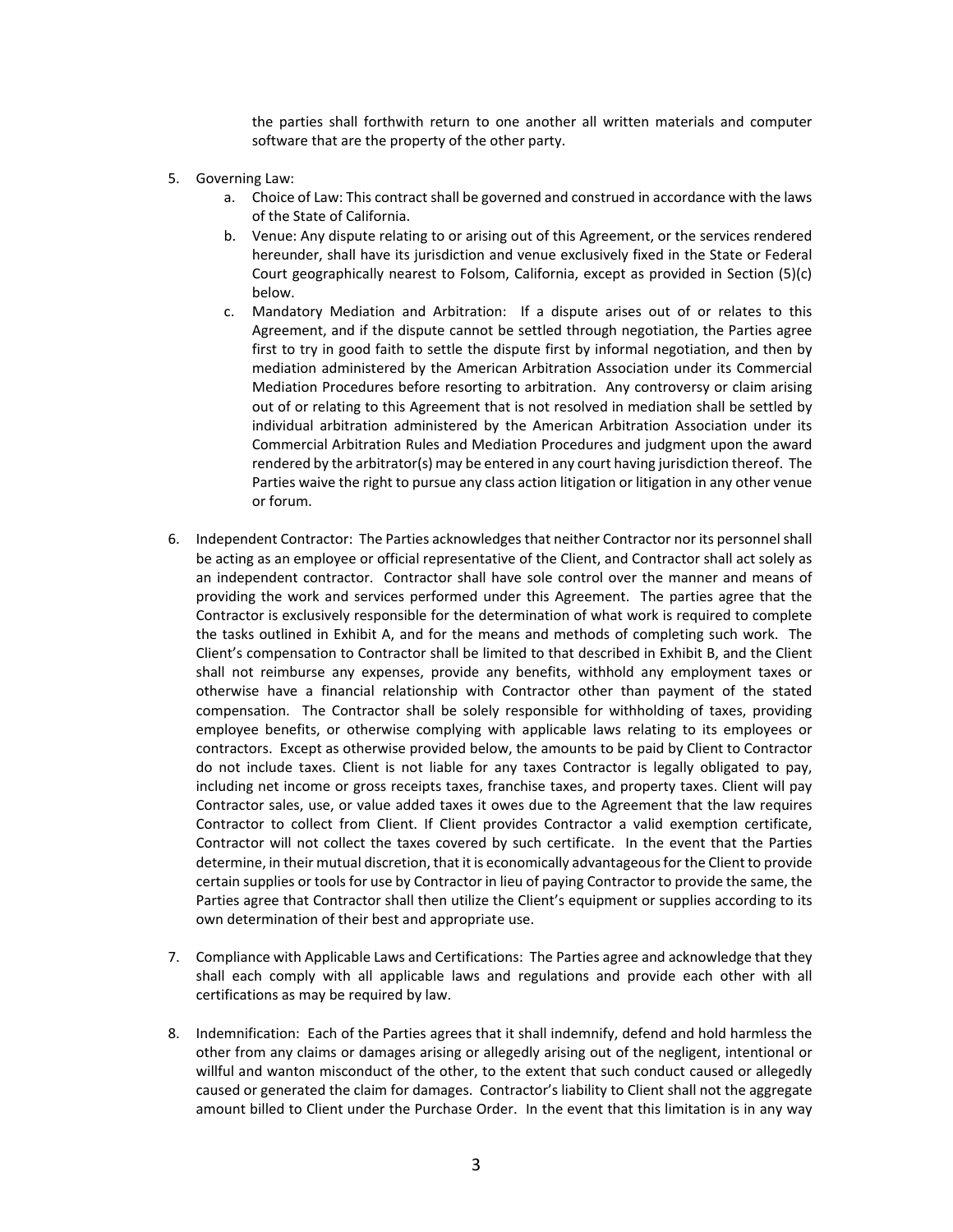legally unenforceable, Client agrees that Contractor's liability to Client shall not exceed the aggregate amount of insurance coverage actually available to Contractor and which is applicable to Client's claim(s) or damage(s), less any applicable deductible or retention. Such causes include, but are not limited to, Contractor's negligence, errors, omissions, strict liability, breach of contract, or breach of warranty. It is intended that this limitation apply to any and all liability or cause of action however alleged or arising, unless otherwise prohibited by law. Client accepts this limit on liability, in acknowledgment of the disproportionate risks that Contractor would otherwise have to assume in order to provide the services/products to Client and accepts this limit as a limitation on all obligations to indemnify, defend and hold harmless, as well as a limitation on any obligation to Client. In no event shall either party be liable for consequential, incidental, or punitive losses, damages or expenses (including lost profits or savings) even if the party has been advised in advance of their possible existence. Client specifically indemnifies, holds harmless and releases Contractor for claims arising out of any third‐party actions (such as testing of medical test kits or use of supplies provided by Contractor), without regard to whether Contractor facilitated such third-party services. No third party shall be deemed to be a subcontractor or agent of Contractor. In circumstances where Contractor is being utilized to provide supplies to Client that require administration by a licensed healthcare professional, should Client not utilize Contractor to administer such supplies, Client agrees to fully indemnify, defend, and hold harmless Contractor from any claims of any nature arising out of or relating to the use or administration of the supplies.

- 9. Prepurchases: If this Agreement involves the prepurchase of any testing supplies, medications, or consumables, all such supplies must be utilized prior to the applicable expiration date or shall be disposed of at the expiration date. Client is responsible for the charges associated with prepurchased supplies, even if they expire and are not utilized.
- 10. Site Closures: In the event a site where Contractor is providing services to Client experiences a closure for any reason including but not limited to respites, holiday breaks, etc., Contractor shall continue to invoice for services as outlined within this Agreement, unless otherwise agreed by the Parties in writing.
- 11. Additional Terms or Modification: No additional terms are included as a part of this Agreement. All prior understandings and agreements between the parties are merged into this Agreement, and this Agreement may not be modified orally or in any manner other than by an agreement in writing signed by both parties. The Parties may negotiate appropriate adjustments acceptable to both parties to accommodate any changes in scope of service requested by either of the Parties.
- 12. Notices: Any notice to be given or served hereunder or under any document or instrument executed pursuant hereto shall be in writing and shall be (i) delivered personally, with a receipt requested therefore; or (ii) sent by a recognized overnight courier service; or (iii) delivered by United States registered or certified mail, return receipt requested, postage prepaid. The Parties may also agree to accept notice by electronic mail (by mutual consent evidenced in the transmission), from time to time. All notices shall be addressed to the Parties at their respective addresses set forth below. A Party may change its address for receipt of notices by service of a notice of such change in accordance herewith.

If to the Client:

At Client's address stated on Purchase Order.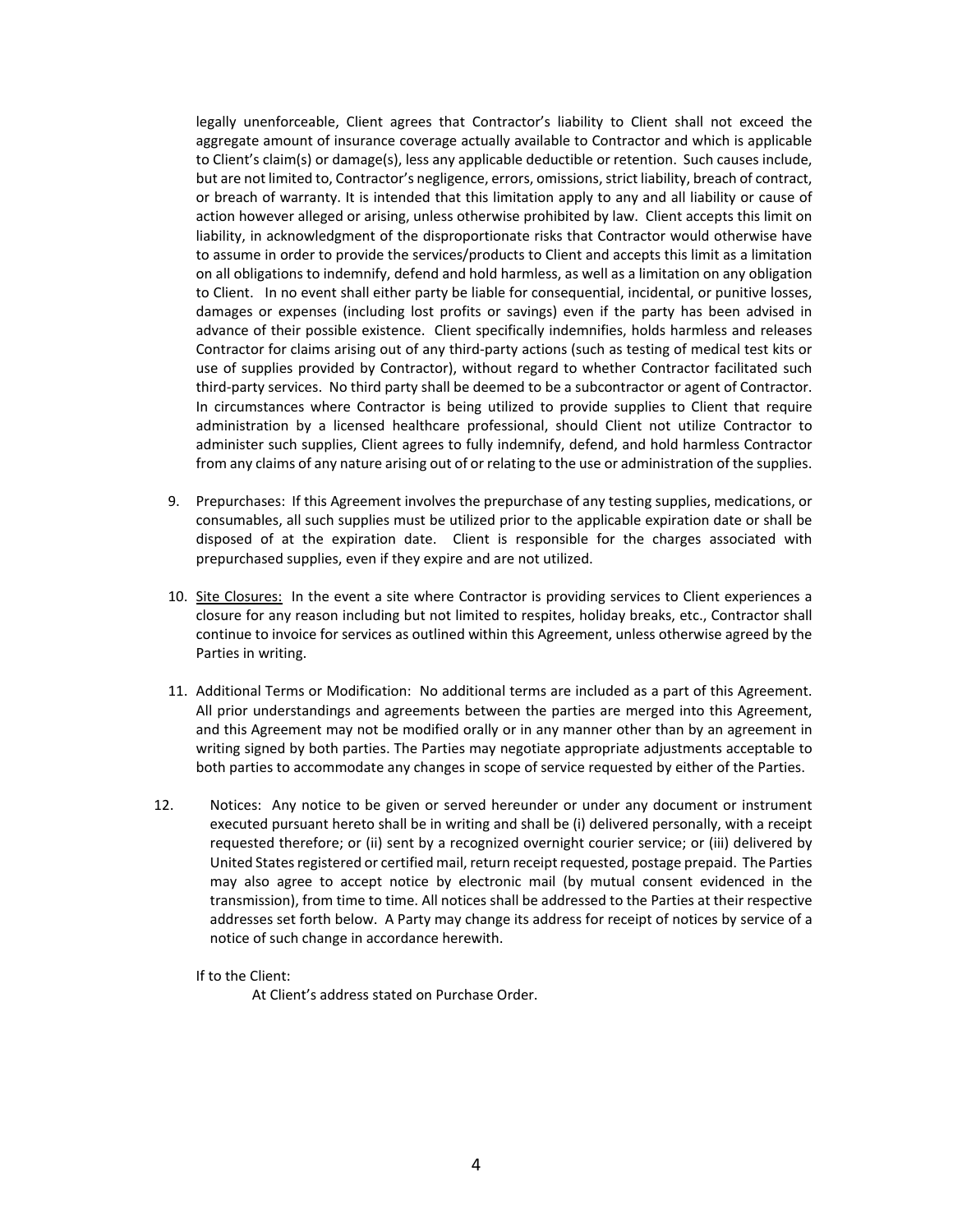If to the Contractor:

 Mobile‐Med Work Health Solutions, Inc. Attn: Letitia Heshmat, CEO 2101 Forest Ave, #220A San Jose, CA 95128 letitia@workhealthsolutions.com

Either of the parties may designate in writing from time to time substitute addresses or persons in connection with required notices.

- 13. Warranties: Each of the Parties represents and warrants that: (a) it has full right and authority to enter into and perform under, and grant the rights in, the Agreement; and, (b) its performance under the Agreement will not conflict with any other agreement or obligation between it and any third party. Contractor agrees that its services will be performed in a timely, professional, and workmanlike manner and with a degree of quality equal to or higher than applicable industry standards for similar services, shall conform in all material respects with the descriptions provided to or relied on by Client and any other requirements set forth in the Agreement and the applicable description of work, and its performance under the Agreement shall be in compliance with all applicable Laws.
	- a. **EXCEPT FOR THE WARRANTIES SET FORTH IN THE AGREEMENT, EACH PARTY EXPRESSLY DISCLAIMS ANY AND ALL OTHER WARRANTIES OF ANY KIND OR NATURE, WHETHER EXPRESS OR IMPLIED, INCLUDING ANY IMPLIED WARRANTIES OF FITNESS FOR A PARTICULAR PURPOSE AND MERCHANTABILITY.**
	- b. The services provided by Contractor hereunder are based upon Centers for Disease Control standards and generally accepted standards of medical practice, as well as industry best practices. However, Contractor's services under this Agreement are limited to the conduct of the services described in Exhibit A. Contractor's services are not a guarantee of health, and Contractor shall have no liability for the diagnosis (or failure to diagnose) COVID‐19 or any other communicable illness under this Statement of Work or the Agreement to which it is attached, nor for any resulting illnesses, deaths, claims, damages, or loss of productivity or work.
- 14. Survival and Waiver: The provisions of the Agreement which by their terms require performance after the termination or expiration of the Agreement or have application to events that may occur after the termination or expiration of the Agreement, will survive such termination or expiration. All indemnity obligations and indemnification procedures will survive the termination or expiration of the Agreement. The failure of either party at any time to require performance by the other party of any provision of the Agreement shall in no way affect the right to require such performance at any time thereafter, nor shall the waiver of either party of a breach of any provision of the Agreement constitute a waiver of any succeeding breach of the same or any other provision.
- 15. Limitation on Services: The services provided by Contractor may from time to time include services rendered by persons who have professional licensure or medical licensure. Unless otherwise expressly agreed in writing by Contractor, such services shall not involve the provision of professional services, advice, or recommendations (including but not limited to medical advice, legal advice, or other professional advice). Client is advised to seek independent professional advice. Any information provided by Contractor is provided solely for explanatory purposes or as supplemental information accompanying products and requires verification by professionals licensed in Client's jurisdiction.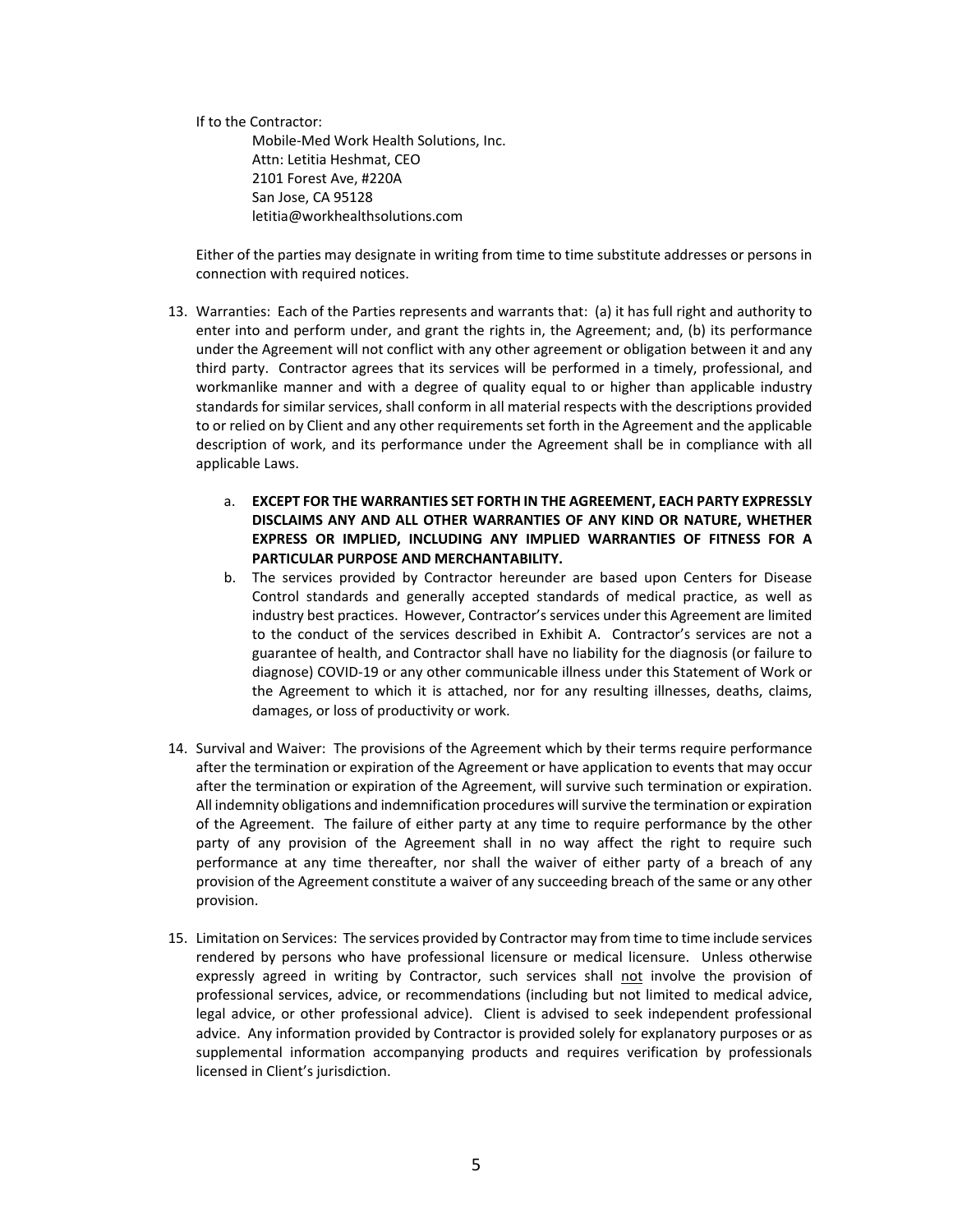16. Force Majeure: Any delay or failure of either party to perform its obligations shall be excused if Contractor is unable to produce, sell or deliver the goods or services covered by the Agreement, (a) as the result of an event or occurrence beyond the reasonable control of the party and without its fault or negligence and (b) provided the event or occurrence cannot be circumvented through the use of commercially reasonable alternative sources or workaround plans, including, but not limited to, acts of God, actions by any governmental authority (whether valid or invalid), fires, floods, windstorms, explosions, pandemics, riots, natural disasters, wars, sabotage, labor problems (including lockouts, strikes and slowdowns), inability to obtain power, material, labor equipment or transportation, or court injunction or order; provided that written notice of such delay (including the anticipated duration of the delay) shall be given by the affected party to the other party as soon as possible after the event or occurrence (but in no event more than 10 days thereafter).

Agreed to this as of the date of the Purchase Order/Order Confirmation/Quote.